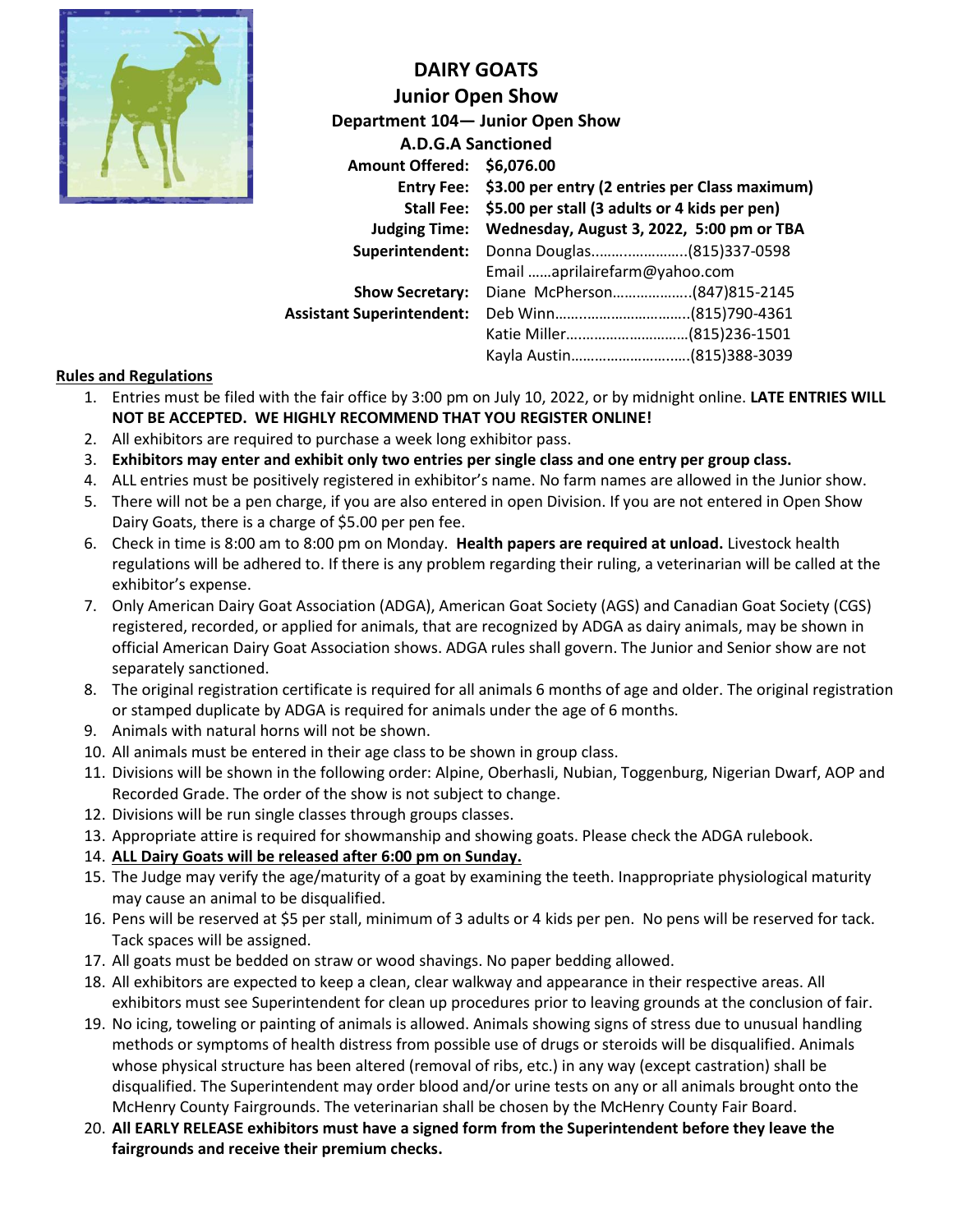### **Premiums**

**Individual Classes -** First-\$17; Second-\$15; Third-\$13; Fourth-\$11; Fifth-\$9; Sixth-\$7 **Group Classes -** First-\$15; Second-\$13; Third-\$11; Fourth-\$9; Fifth-\$7

### **Awards**

Breed Junior Champion Doe - Rosette Breed Reserve Champion Doe – Rosette Breed Champion Doe – Rosette Breed Reserve Champion Doe – Rosette Grand Champion Doe – Over all Breeds – Banner and \$50 Reserve Grand Champion Doe – Over all Breeds – Banner and \$25

# **Showmanship** (winner of each group will receive a Rosette and \$15 premium)

Ages 8 to 11 Ages 12 to 15 Ages 16 to 21

### **Class Definitions**

### **Single Classes**

Junior Kid– born on or after April 1 – July 1 of exhibit year Intermediate Kid-born March 1 to March 31 of exhibit year Senior Kid– born January 1 to February 29 of exhibit year Dry Yearling– born 1/1-12/31 of the year preceding exhibit year Milking Yearling – born 1/1-12/31 of the year preceding exhibit year Milker 2 Years – born  $1/1 - 12/31$  of the second year preceding exhibit year Milker 3 Years – born 1/1-12/31 of the third year preceding exhibit year Milker 4 Years – born  $1/1 - 12/31$  of the fourth year preceding exhibit year Milker 5 Years and Older– born prior to the fourth year preceding exhibit year Get of Sire– three (3) does, the offspring of one sire and owned by the same exhibitor Dam and Daughter– any age and owned by the same exhibitor Produce of Dam– two (2) animals of any age from the same dam and owned by the same exhibitor Exhibitors Herd-four (4) does – at lease 2 in milk and owned by the same exhibitor

| <b>Division</b>                                        | <b>Class</b>               |  |  |  |  |
|--------------------------------------------------------|----------------------------|--|--|--|--|
| <b>DAIRY GOATS</b>                                     |                            |  |  |  |  |
| A Alpine                                               | <b>Class</b>               |  |  |  |  |
| <b>B</b> Oberhasli                                     | 1 Junior kid               |  |  |  |  |
| <b>C</b> Nubian                                        | 2 Intermediate kid         |  |  |  |  |
| <b>D</b> Toggenburg                                    | <b>3</b> Senior kid        |  |  |  |  |
| <b>E</b> Nigerian Dwarf                                | 4 Dry yearling             |  |  |  |  |
| F All Other Purebreds (AOP) (Saanen, Sables, LaMancha) | <b>5 Milker yearling</b>   |  |  |  |  |
| <b>G</b> Recorded Grades                               | 6 Milker 2 years           |  |  |  |  |
|                                                        | 7 Milker 3 years           |  |  |  |  |
|                                                        | 8 Milker 4 years           |  |  |  |  |
|                                                        | 9 Milker 5 years and older |  |  |  |  |
| <b>GROUP CLASSES</b>                                   |                            |  |  |  |  |
| A Alpine                                               | 10 Get of Sire             |  |  |  |  |
| <b>B</b> Oberhasli                                     | 11 Dam and Daughter        |  |  |  |  |
| <b>C</b> Nubian                                        | 12 Produce of Dam          |  |  |  |  |
| D Toggenburg                                           | 13 Exhibitor Herd          |  |  |  |  |
| <b>E</b> Nigerian Dwarf                                |                            |  |  |  |  |
| F All Other Purebreds (AOP) (Saanen, Sables, LaMancha) |                            |  |  |  |  |
| <b>G</b> Recorded Grades                               |                            |  |  |  |  |